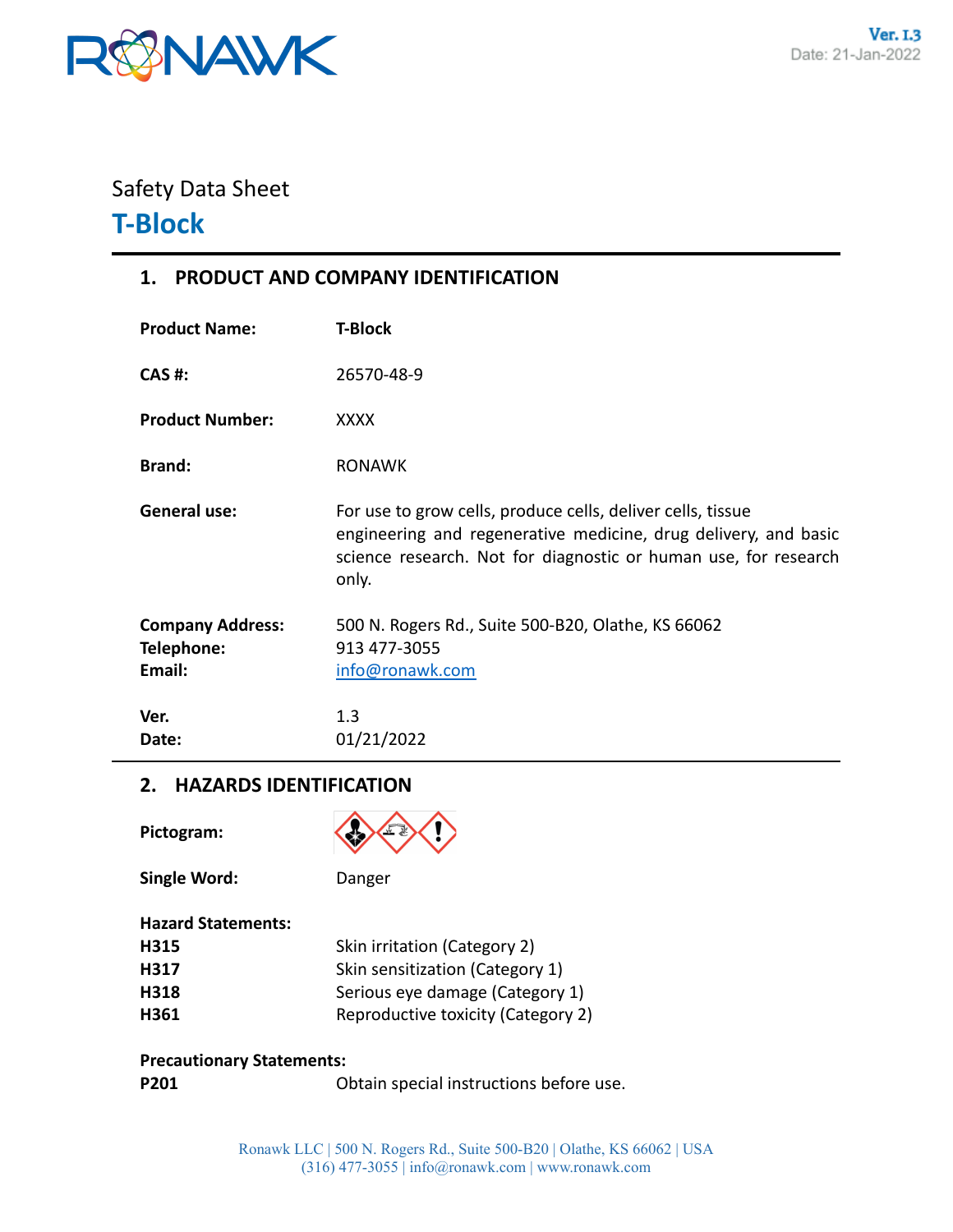

| P202                                                 | Do not handle until all safety precautions have been read and<br>understood.                                                                                                                                                                                                                                                                                                                                                                               |
|------------------------------------------------------|------------------------------------------------------------------------------------------------------------------------------------------------------------------------------------------------------------------------------------------------------------------------------------------------------------------------------------------------------------------------------------------------------------------------------------------------------------|
| P261                                                 | Avoid breathing dust/ fume/ gas / mist/ vapors/ spray.                                                                                                                                                                                                                                                                                                                                                                                                     |
| P264                                                 | Wash skin thoroughly after handling.                                                                                                                                                                                                                                                                                                                                                                                                                       |
| P272                                                 | Contaminated work clothing should not be allowed out of the<br>workplace.                                                                                                                                                                                                                                                                                                                                                                                  |
| P280                                                 | Wear protective gloves/ protective clothing/ eye protection/ face<br>protection.                                                                                                                                                                                                                                                                                                                                                                           |
| P302 + P352                                          | IF ON SKIN: Wash with plenty of soap and water.                                                                                                                                                                                                                                                                                                                                                                                                            |
| P305 + P351 + P338 + P310                            |                                                                                                                                                                                                                                                                                                                                                                                                                                                            |
| $P308 + P313$<br>P333 + P313<br>P362<br>P405<br>P501 | IF IN EYES: Rinse cautiously with water for several minutes.<br>Remove contact lenses, if present and easy to do. Continue<br>rinsing. Immediately call a POISON CENTER/doctor.<br>IF exposed or concerned: Get medical advice/attention.<br>If skin irritation or rash occurs: Get medical advice/attention.<br>Take off contaminated clothing and wash before reuse.<br>Store locked up.<br>Dispose of contents/ container to an approved waste disposal |
|                                                      | plant.                                                                                                                                                                                                                                                                                                                                                                                                                                                     |
| <b>HMIS Rating</b>                                   |                                                                                                                                                                                                                                                                                                                                                                                                                                                            |
| <b>Health hazard</b>                                 | 2 (Acute effects)                                                                                                                                                                                                                                                                                                                                                                                                                                          |
| <b>Chronic Health hazard</b>                         |                                                                                                                                                                                                                                                                                                                                                                                                                                                            |
|                                                      | $\ast$                                                                                                                                                                                                                                                                                                                                                                                                                                                     |
| <b>Flammability</b>                                  | 0                                                                                                                                                                                                                                                                                                                                                                                                                                                          |
| <b>Physical hazard</b>                               | $\Omega$                                                                                                                                                                                                                                                                                                                                                                                                                                                   |
| <b>NFP Rating</b>                                    |                                                                                                                                                                                                                                                                                                                                                                                                                                                            |
| <b>Health hazard</b>                                 | $\overline{2}$                                                                                                                                                                                                                                                                                                                                                                                                                                             |
| <b>Fire hazard</b>                                   | 0                                                                                                                                                                                                                                                                                                                                                                                                                                                          |
| <b>Reactivity hazard</b>                             | $\overline{0}$                                                                                                                                                                                                                                                                                                                                                                                                                                             |

#### **3. COMPOSITION/INFORMATION ON INGREDIENTS**

| l Chemical name                  | CAS#       | EC No.    | <b>EC Class</b> |
|----------------------------------|------------|-----------|-----------------|
| Poly(ethylene glycol) diacrylate | 26570-48-9 | 607-960-5 | Hazardous       |

# **4. FIRST AID MEASURES**

**General Advice** Consultant a physician. Show this safety data sheet to the doctor in attendance. Move out of a dangerous area.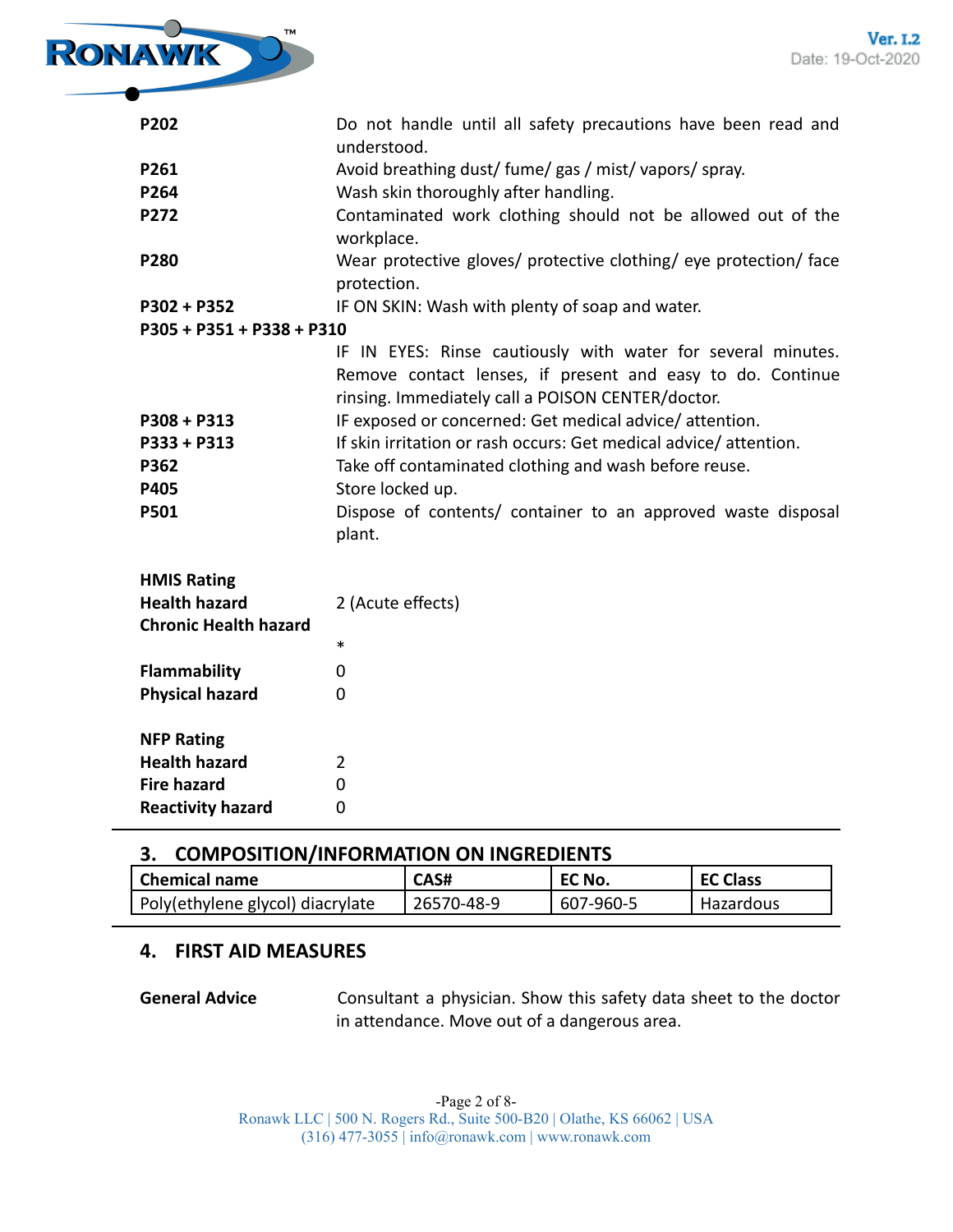

| If inhaled                                                                 | If breathed in, move person into fresh air. If not breathing, give<br>artificial respiration. Consult a physician. |  |
|----------------------------------------------------------------------------|--------------------------------------------------------------------------------------------------------------------|--|
| In case of skin contact                                                    |                                                                                                                    |  |
|                                                                            | Wash off with soap and plenty of water. Consult a physician.                                                       |  |
| In case of eye contact                                                     |                                                                                                                    |  |
|                                                                            | Rinse thoroughly with plenty of water for at least 15 minutes and<br>consult a physician.                          |  |
| If swallowed                                                               | Never give anything by mouth to an unconscious person. Rinse                                                       |  |
|                                                                            | mouth with water. Consult a physician.                                                                             |  |
| Most important symptoms and effects, both acute and delayed                |                                                                                                                    |  |
|                                                                            | Causes skin irritation.                                                                                            |  |
|                                                                            | Causes serious eye damage.                                                                                         |  |
|                                                                            | May cause respiratory irritation.                                                                                  |  |
|                                                                            | May cause an allergic skin reaction.                                                                               |  |
| Indication of any immediate medical attention and special treatment needed |                                                                                                                    |  |
|                                                                            | No further information available.                                                                                  |  |

# **5. FIREFIGHITNG MEASURES**

#### **Suitable extinguishing media**

Use water spray, alcohol-resistant foam, dry chemical or carbon dioxide

#### **Special hazards arising from the substance or mixture**

Danger of containers bursting upon heating. If this product is involved in a fire, carbon monoxide and carbon dioxide can be released.

#### **Advice for firefighters**

Wear self-contained respirator. Wear fully protective impervious suit.

# **6. ACCIDENTAL RELEASE MEASURES**

#### **Personal precautions, protective equipment and emergency procedures**

Use personal protective equipment. Avoid dust formation. Avoid breathing vapors, mist or gas. Ensure adequate ventilation. Evacuate personnel to safe areas. Avoid breathing dust.

-Page 3 of 8- Ronawk LLC | 500 N. Rogers Rd., Suite 500-B20 | Olathe, KS 66062 | USA (316) 477-3055 | info@ronawk.com | www.ronawk.com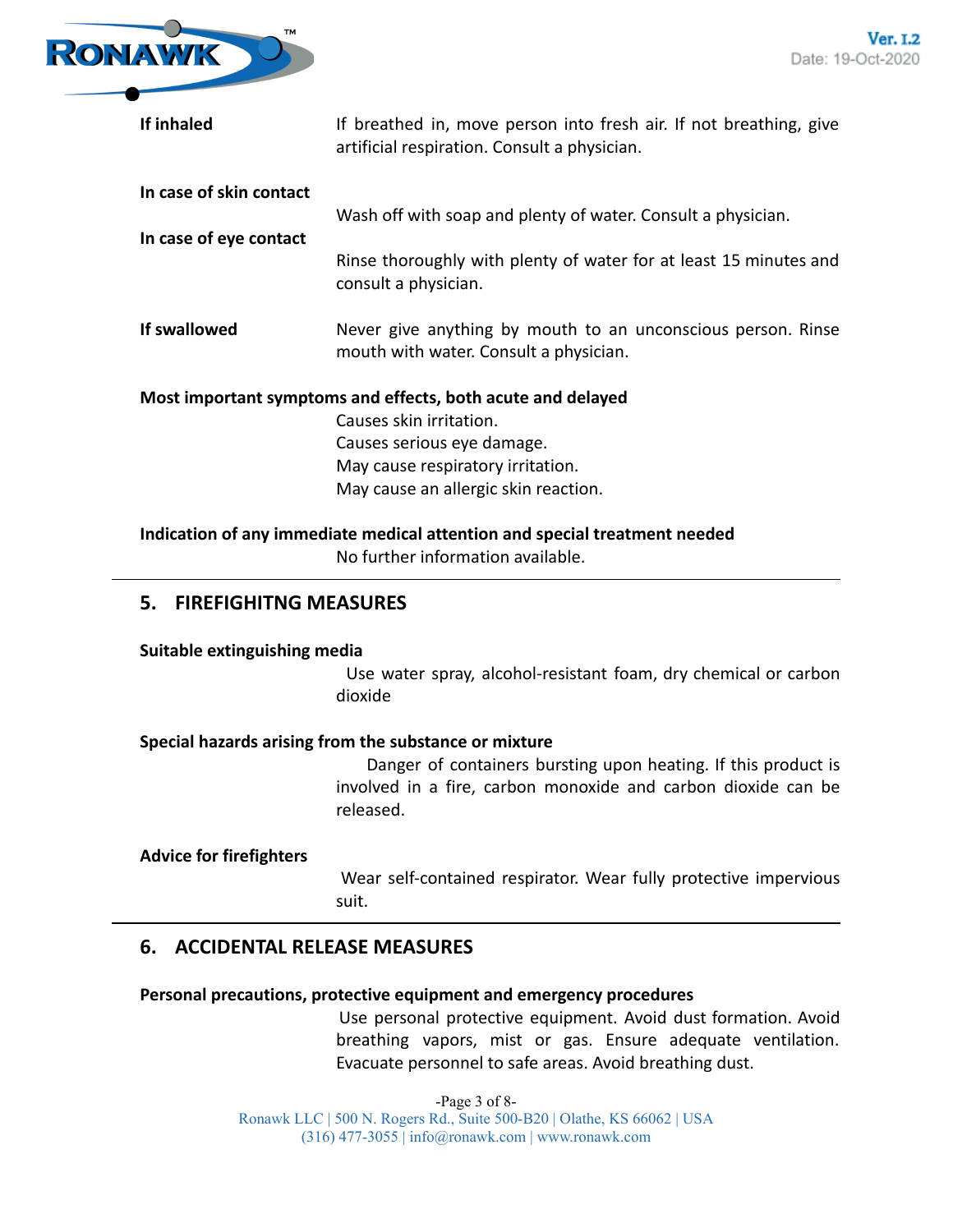

Prevent further leakage or spillage if safe to do so. Do not let product enter drains.

#### **Environmental precautions**

#### **Methods and materials for containment and cleaning up**

Pick up and arrange disposal without creating dust. Sweep up and shovel. Keep in suitable, closed containers for disposal.

# **7. HANDLING AND STORAGE**

#### **Precautions for safe handling**

Avoid contact with skin and eyes. Avoid formation of dust and aerosols. Further processing of solid materials may result in the formation of combustible dusts. The potential for combustible formation should be taken into consideration before additional processing occurs. Provide appropriate exhaust ventilation at places where dust is formed.

#### **Conditions for safe storage**

Recommended storage temperature: 4 °C. Handle and store under sterile saline. Light sensitive. Moisture sensitive.

Keep container tightly sealed in a humidified place. Store away from free radical initiators. Store away from air. Store in the dark. Protect from heat. Store away from oxidizing agents. Store away from amines.

# **8. EXPOSURE CONTROL/PERSONAL PROTECTION**

#### **Control parameters**

This product does not contain any relevant quantities of materials with critical values that have to be monitored at the workplace.

#### **General protective and hygienic measures**

The usual precautionary measures for handling chemicals should be followed. Wash hands before breaks and the end of work. Avoid contact with the eyes and skin.

**Breathing equipment** N/A.

Gloves **Gloves** Nitrile rubber, at least 0.11 mm thickness.

-Page 4 of 8- Ronawk LLC | 500 N. Rogers Rd., Suite 500-B20 | Olathe, KS 66062 | USA (316) 477-3055 | info@ronawk.com | www.ronawk.com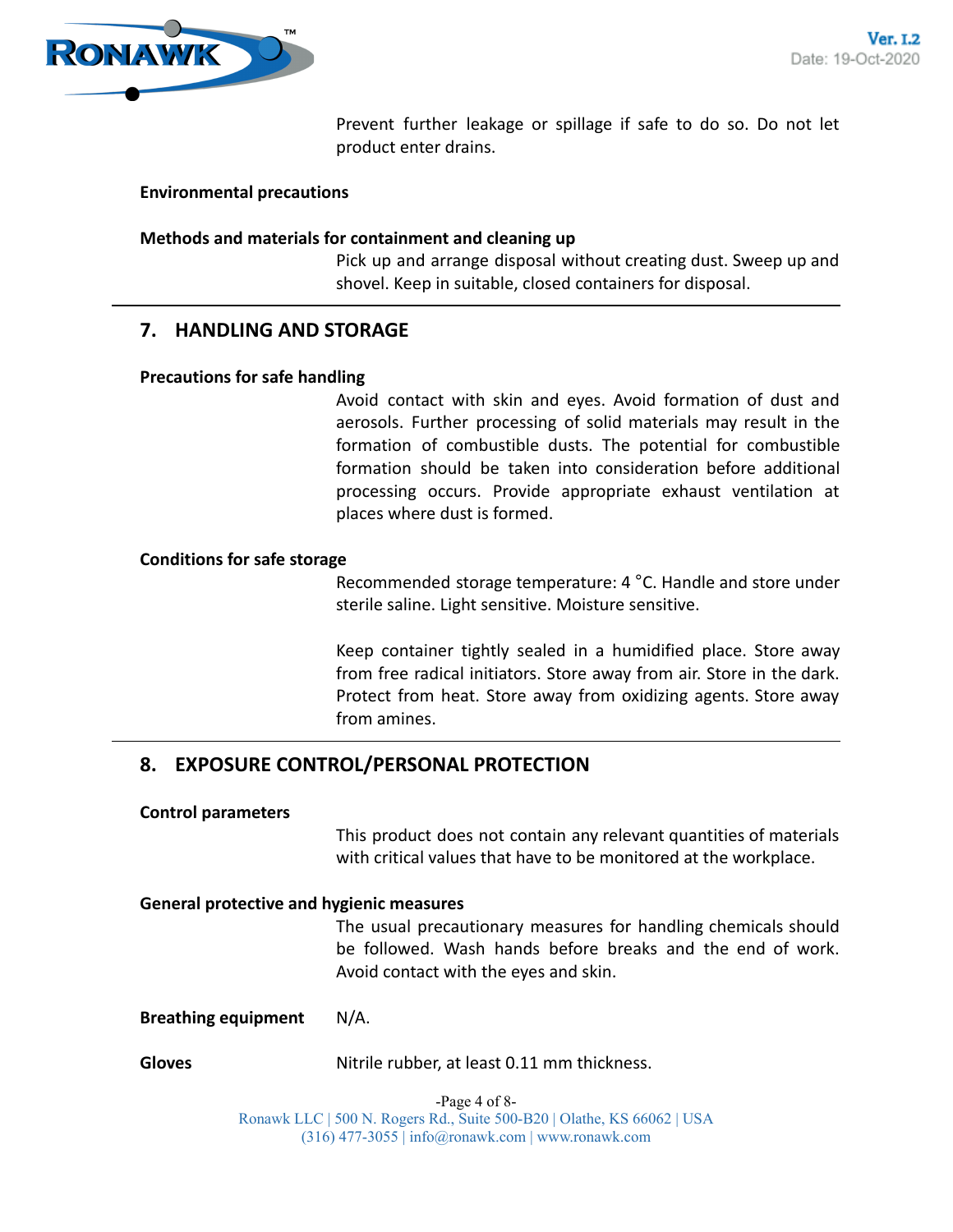

**Eye Protection** Tightly sealed goggles.

**Body Protection** Protective work clothing.

# **9. PHYSICAL AND CHEMICAL PROPERTIES**

| <b>Appearance Form</b>                             | Solid                       |  |
|----------------------------------------------------|-----------------------------|--|
| Color                                              | Yellow to Translucent       |  |
| Odor                                               | No data available           |  |
| pH                                                 | No data available           |  |
| <b>Melting point</b>                               | $59 - 63$ °C (138 – 145 °F) |  |
| Initial boiling point                              | No data available           |  |
| <b>Flash point</b>                                 | No data available           |  |
| <b>Evaporation rate</b>                            | No data available           |  |
| <b>Flammability (solid/gas)</b>                    | No data available           |  |
| Upper/lower                                        | No data available           |  |
| Flammability or explosive limits No data available |                             |  |
| Vapor pressure                                     | No data available           |  |
| <b>Vapor density</b>                               | No data available           |  |
| <b>Relative density</b>                            | No data available           |  |
| <b>Water solubility</b>                            | No data available           |  |
| Partition coefficient: n-octane/water              |                             |  |
|                                                    | No data available           |  |
| <b>Auto-ignition temperature</b>                   | No data available           |  |
| <b>Decomposition temperature</b>                   | No data available           |  |
| <b>Viscosity</b>                                   | No data available           |  |
| <b>Explosive properties</b>                        | No data available           |  |
| <b>Oxidizing properties</b>                        | No data available           |  |

# **10. STABILITY AND REACTIVITY**

| Reactivity                                | No data available                                                                                                                                      |
|-------------------------------------------|--------------------------------------------------------------------------------------------------------------------------------------------------------|
| <b>Chemical stability</b>                 | Stable under recommended storage conditions                                                                                                            |
| <b>Possibility of hazardous reactions</b> | No data available                                                                                                                                      |
| <b>Conditions to avoid</b>                | Elevated temperatures. Direct heating,<br>dirt.<br>chemical contamination, sunlight, UV or ionizing<br>radiation. May polymerize on exposure to light. |
| Incompatible materials                    | Strong oxidizing agents, Amines, Free radical<br>initiators, Chemically active metals                                                                  |
| <b>Hazardous decomposition products</b>   |                                                                                                                                                        |

-Page 5 of 8- Ronawk LLC | 500 N. Rogers Rd., Suite 500-B20 | Olathe, KS 66062 | USA (316) 477-3055 | info@ronawk.com | www.ronawk.com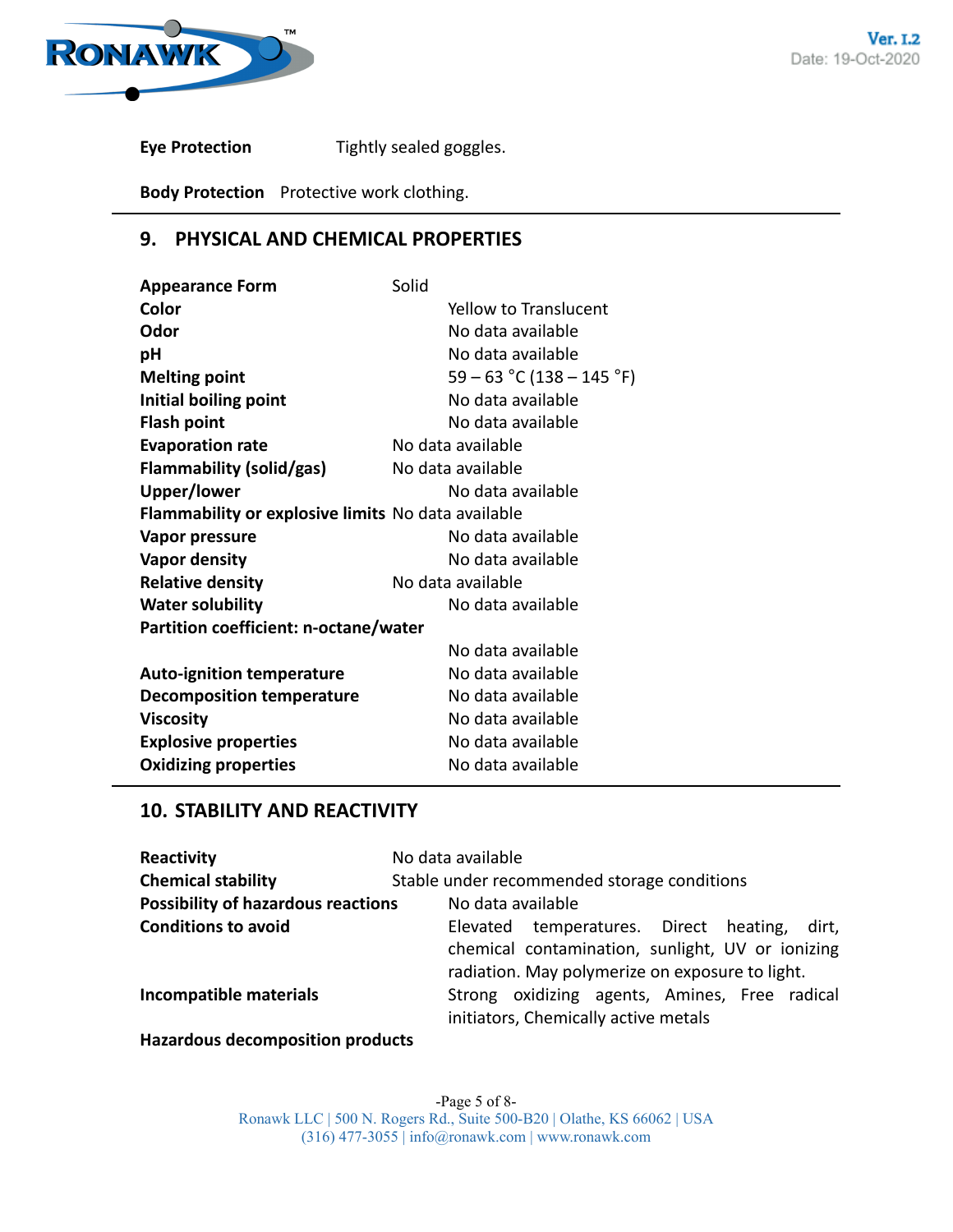

Hazardous decomposition products formed under fire conditions – Carbon oxides

**Other decomposition products** No data available

# **11.TOXICOLOGICAL INFORMATION**

| <b>Acute toxicity</b> | No data available |
|-----------------------|-------------------|
| <b>Inhalation</b>     | No data available |
| Dermal                | No data available |

| <b>Skin corrosion/irritation</b>     | No data available |
|--------------------------------------|-------------------|
| Serious eye damage/eye irritation    | No data available |
| <b>Respiratory or skin sensation</b> | No data available |
| <b>Germ cell mutagenicity</b>        | No data available |

**Carcinogenicity Carcinogenicity No classification data on carcinogenic properties of** this material is available from the EPA, IARC, NTP, OSHA, or ACGIH

| <b>Reproductive toxicity</b>                       | No data available                                    |
|----------------------------------------------------|------------------------------------------------------|
| Specific target organ toxicity - single exposure   |                                                      |
|                                                    | No data available                                    |
| Specific target organ toxicity – repeated exposure |                                                      |
|                                                    | No data available                                    |
| <b>Aspiration hazard</b>                           | No data available                                    |
| <b>Additional Information</b>                      | To the best of our knowledge, the chemical,          |
|                                                    | physical, and toxicological properties have not been |
|                                                    | thoroughly investigated.                             |

# **12.ECOLOGICAL INFORMATION**

| <b>Toxicity</b>                           | No data available                                                                             |
|-------------------------------------------|-----------------------------------------------------------------------------------------------|
| <b>Persistence and degradability</b>      | No data available                                                                             |
| <b>Bioaccumulative potential</b>          | No data available                                                                             |
| <b>Mobility in soil</b>                   | No data available                                                                             |
| <b>Results of PBT and vPvB assessment</b> |                                                                                               |
|                                           | PBT/vPvB assessment not available as chemical<br>safety assessment not required/not conducted |
| <b>Other adverse effects</b>              | No data available                                                                             |

#### **13.DISPOSAL CONSIDERATIONS**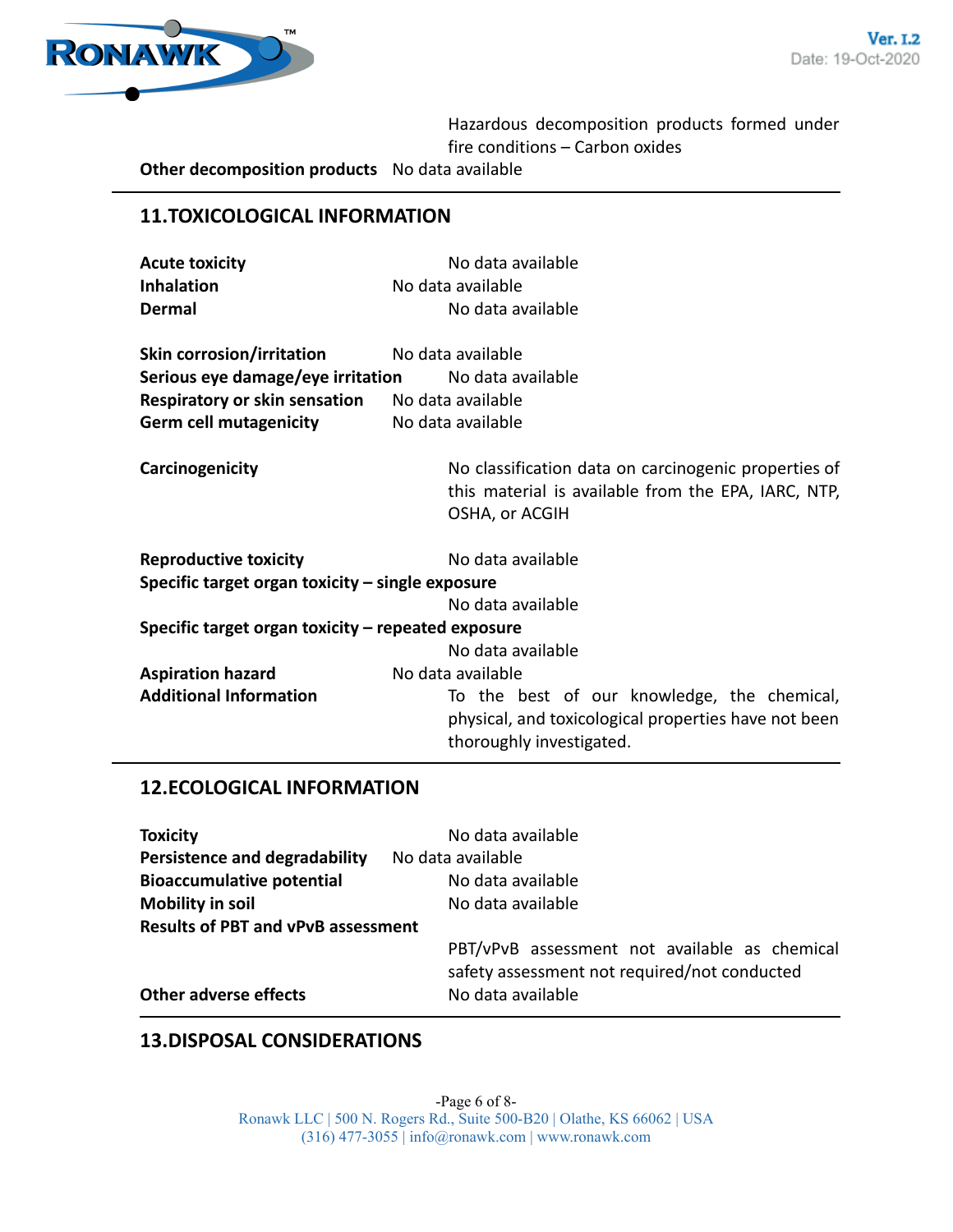

**Product Consult state local, or national regulations to** ensure proper disposal. Contact a licensed professional waste disposal service to dispose of this material.

**Contaminated packaging** Disposal must be made according to official regulations.

# **14.TRANSPORT INFORMATION**

| Not dangerous goods |
|---------------------|
| Not dangerous goods |
| Not dangerous goods |
| Not dangerous goods |
|                     |

### **15.REGULATORY INFORMATION**

**SARA 302 Components** No chemicals in this material are subject to the reporting requirements of SARA Title III, Section 302.

**SARA 313 Components** This material does not contain any chemical components with known CAS numbers that exceed the threshold (DeMinimis) reporting levels established by SARA Title III, Section 313.

#### **SARA 311/312 Hazards** Acute Health Hazard

**Massachusetts Right To Know Components**

No components are subject to the Massachusetts Right To Know Act.

**Pennsylvania Right To Know Components**

Poly(ethylene glycol) diacrylate solid. CAS# 26570-48-9

**New Jersey Right To Know Components**

Poly(ethylene glycol) diacrylate solid. CAS# 26570-48-9

**California Prop. 65 Components** This product does not contain any chemicals known to the State of California to cause cancer, birth defects, or any other reproductive harm.